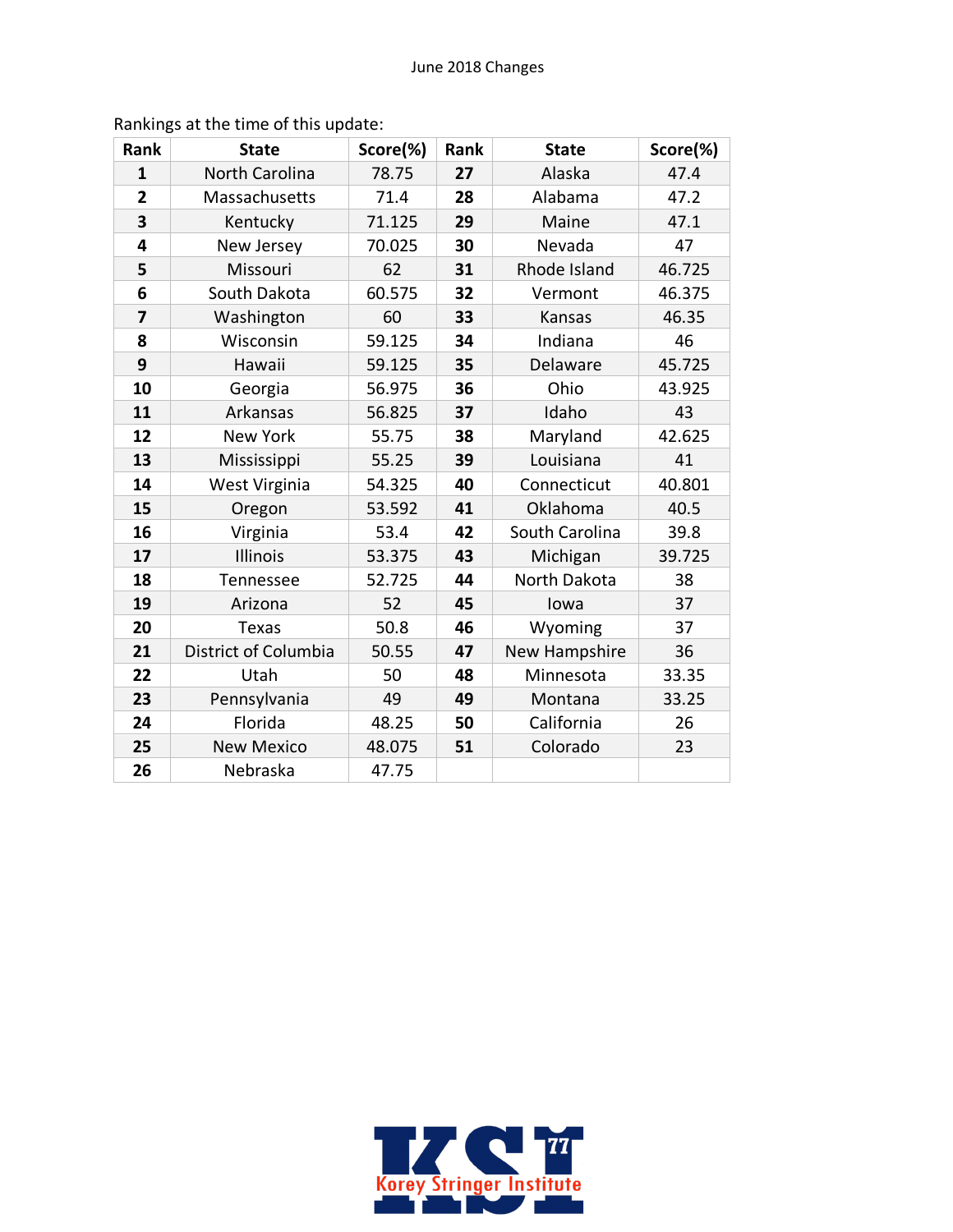| <b>State</b>         | Old<br>Rank | New<br>Rank | Old<br>Points | <b>New</b><br><b>Points</b> | Change<br>Score | <b>Areas Changed</b>                                                                                                                                                                                                                                                                                                                                                                                                                                                                                                                                                                                                                                                                          |
|----------------------|-------------|-------------|---------------|-----------------------------|-----------------|-----------------------------------------------------------------------------------------------------------------------------------------------------------------------------------------------------------------------------------------------------------------------------------------------------------------------------------------------------------------------------------------------------------------------------------------------------------------------------------------------------------------------------------------------------------------------------------------------------------------------------------------------------------------------------------------------|
| <b>Massachusetts</b> | 3           | 3           | 67.4          | 71.4                        | 4               | <b>Emergency Preparedness</b><br>CPR/AED and First Aid training required for all coaches                                                                                                                                                                                                                                                                                                                                                                                                                                                                                                                                                                                                      |
| Missouri             | 6           | 5           | 60            | 62                          | $\overline{2}$  | <b>Exertional Heat Stroke</b><br>5. Day 6-14, double-practice days must be followed by a single-<br>$\bullet$<br>practice day. On single-practice days, 1 walk-through is<br>permitted, separated from the practice by at least 3 hours of<br>continuous rest. When a double-practice day is followed by a rest<br>day, another double practice day is permitted after the rest day.<br>6. On a double-practice day, neither practice day should exceed 3<br>$\bullet$<br>hours in duration, and no more than 5 total hours of practice in<br>the day. Warm-up, stretching, cool-down, walk-through,<br>conditioning and weight-room activities are included as part of<br>the practice time. |
| <b>Arkansas</b>      | 11          | 11          | 56.03         | 56.825                      | 0.795           | <b>Emergency Preparedness</b><br>The AEAP should be developed and coordinated with local EMS,<br>$\bullet$<br>school public safety officials, on site medical personnel or school<br>medical staff, and school administrators                                                                                                                                                                                                                                                                                                                                                                                                                                                                 |
| Virginia             | 21          | 16          | 49.4          | 53.4                        | 4               | CPR/AED and First Aid training required for all coaches                                                                                                                                                                                                                                                                                                                                                                                                                                                                                                                                                                                                                                       |
| Nevada               | 29          | 30          | 45            | 47                          | $\overline{2}$  | Traumatic Head Injuries<br>8. Implementation of a graduated return to participation<br>$\bullet$<br>protocol following the Zurich guidelines with at least 5 steps                                                                                                                                                                                                                                                                                                                                                                                                                                                                                                                            |
| Utah                 | 30          | 22          | 44            | 50                          | 6               | <b>Exertional Heat Stroke</b><br>Cold Water Immersion tubs for onsite cooling for all warm<br>$\bullet$<br>weather practices<br>If exertional heat stroke is suspected, onsite cooling using cold<br>$\bullet$<br>water immersion before transport to the hospital                                                                                                                                                                                                                                                                                                                                                                                                                            |
| <b>Delaware</b>      | 32          | 35          | 43.73         | 45.725                      | 1.995           | Sudden Cardiac Arrest<br>AED should be stored in a safe place                                                                                                                                                                                                                                                                                                                                                                                                                                                                                                                                                                                                                                 |
| Alaska               | 33          | 27          | 43.4          | 47.4                        | 4               | <b>Emergency Preparedness</b><br>Coaching education required as part of coaching certification on<br>$\bullet$<br>topics relating to preventing sudden death in sport                                                                                                                                                                                                                                                                                                                                                                                                                                                                                                                         |
| Vermont              | 34          | 32          | 42.38         | 46.375                      | 4               | <b>Emergency Preparedness</b><br>3. Every school should distribute the AEAP to all athletics staff<br>$\bullet$<br>members<br>4. The AEAP should be specific to each venue (including maps,<br>$\bullet$<br>directions, etc.)<br>7. Appropriate contact information for EMS<br>$\bullet$<br>9. AEAP should be reviewed and rehearsed annually by all parties<br>involved                                                                                                                                                                                                                                                                                                                      |
| Maryland             | 36          | 39          | 40.63         | 42.625                      | $\overline{2}$  | Sudden Cardiac Arrest<br>4. Institutions sponsoring athletic events/activities should have a<br>$\bullet$<br>AED on site or access to one at each athletic venue for practices,<br>games, or other athletic events                                                                                                                                                                                                                                                                                                                                                                                                                                                                            |
| Connecticut          | 38          | 41          | 40            | 40.801                      | 0.801           | <b>Emergency Preparedness</b><br>Every school or organization that sponsors athletics should<br>develop an EAP specifically for managing serious and/or<br>potentially life-threatening sport-related injuries (athletics<br>emergency action plan AEAP)                                                                                                                                                                                                                                                                                                                                                                                                                                      |
| Idaho                | 39          | 38          | 40            | 43                          | 3               | <b>Exertional Heat Stroke</b><br>If exertional heat stroke is suspected, onsite cooling using cold<br>$\bullet$<br>water immersion before transport to the hospital                                                                                                                                                                                                                                                                                                                                                                                                                                                                                                                           |
| Michigan             | 41          | 43          | 38.73         | 38.725                      | $\mathbf{1}$    | <b>Exertional Heat Stroke</b>                                                                                                                                                                                                                                                                                                                                                                                                                                                                                                                                                                                                                                                                 |